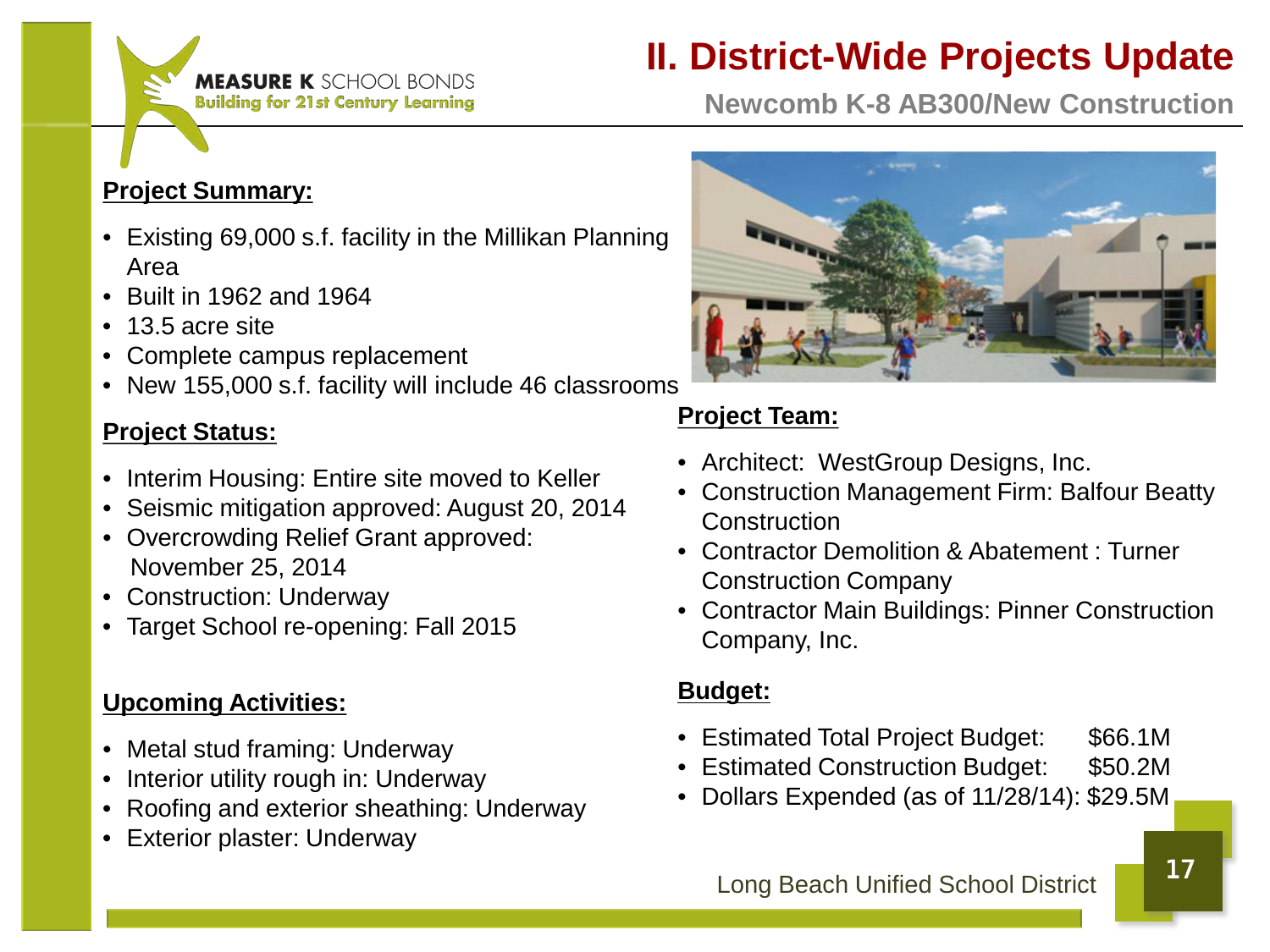## **MEASURE K** SCHOOL BONDS **Building for 21st Century Learning**

# **II. District-Wide Projects Update**

**Newcomb K-8 AB300/New Construction**

#### **Proposed Site Plan**

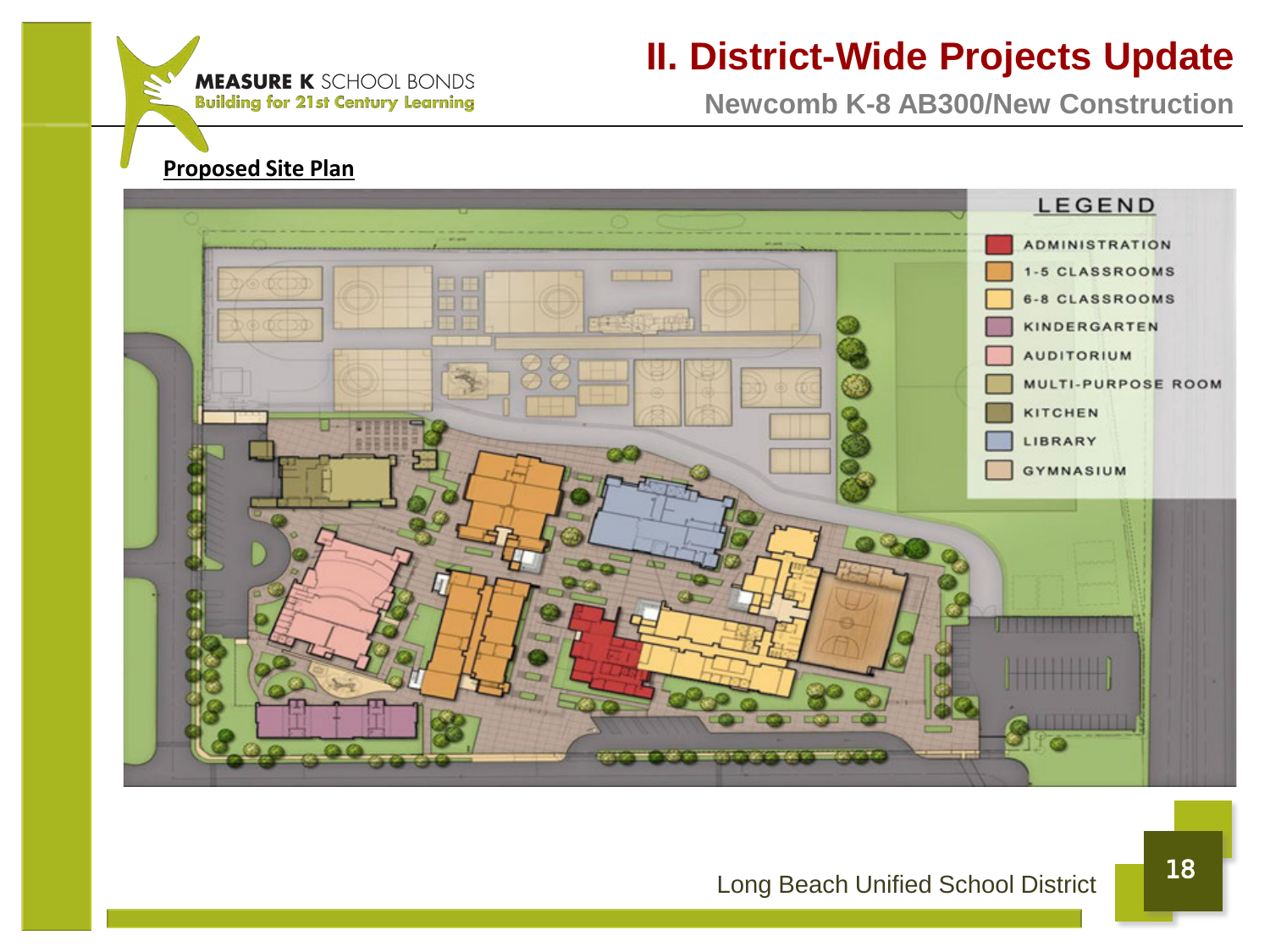

## **II. District-Wide Projects Update**

**Newcomb K-8 AB300/New Construction**









## Long Beach Unified School District 19